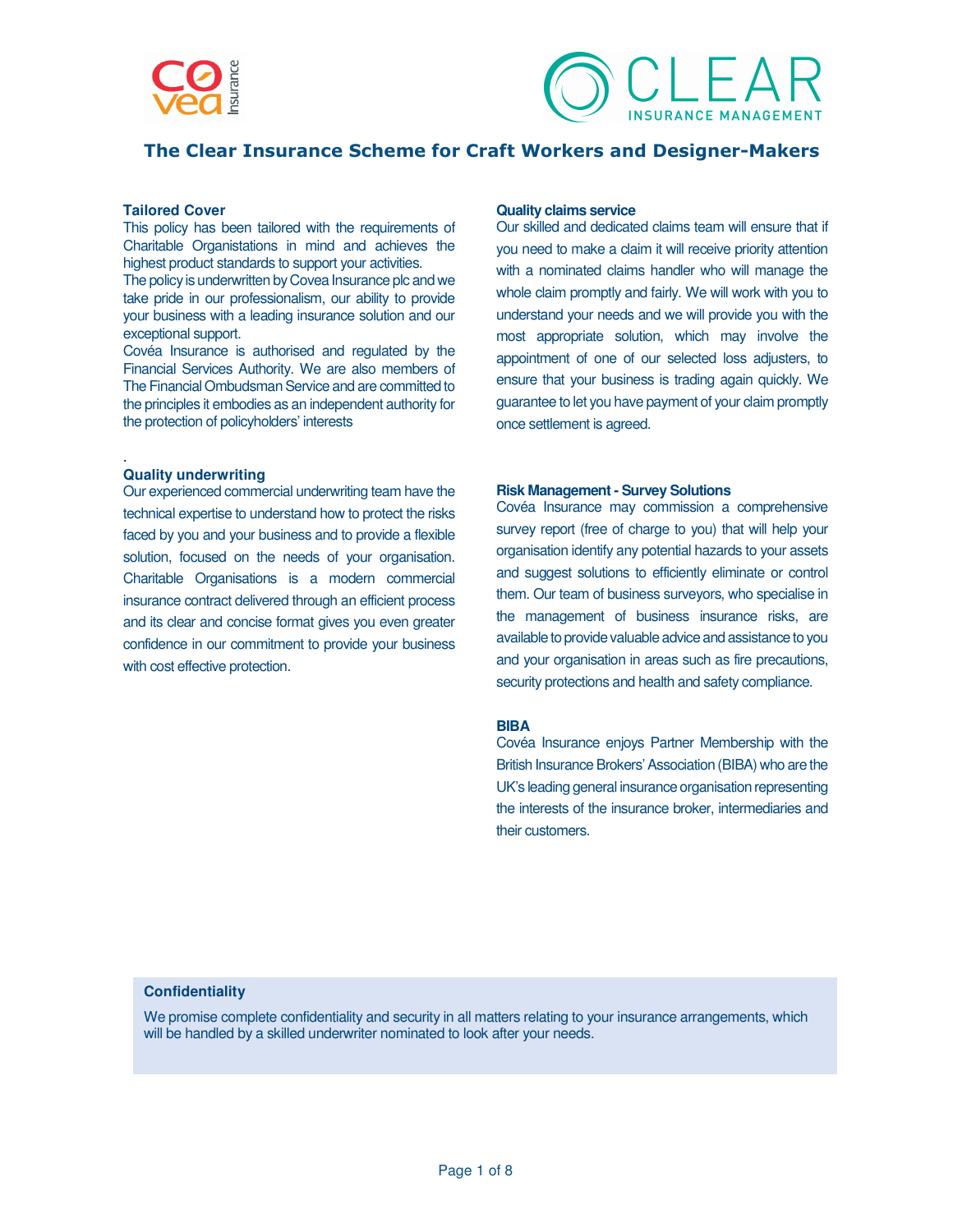# The Clear Insurance Scheme for Craft Workers and Designer-Makers Prospectus

# **Versatile Protection and a Flexible Corporate**

# **Insurance Solution**

At Covéa Insurance we recognise the individuality of your business and your commercial insurance needs and therefore we are able to offer you the option to purchase the following covers, creating a single policy solution

- **Property Damage**
- **Business Property All Risks**
- **Goods in Transit**
- **Employers' Liability**
- **Public and Products Liability**

The following exclusive benefits are available to you as a Clear Insurance Scheme for Craft Workers and Designer-Makers policyholder.

## **All Risks Cover as Standard**

Property Damage and Business Interruption covers are not restricted to loss or damage at your business being attributed to specified events but covers any fortuitous loss or damage that is not specifically excluded.

## **Helplines**

A number of 24 hour helpline services will be available to you, your business and employees including business assistance following premises damage or glass breakage plus commercial legal & tax advice and employee counselling.

## **Exhibition Extension**

All property insured will automatically be covered at any exhibition or trade show at which you are participating.

# **Liability Enhancements**

A wide level of Employers', Public & Products Liability up to high limits of indemnity is available and both libel and slander insurance cover is provided as standard.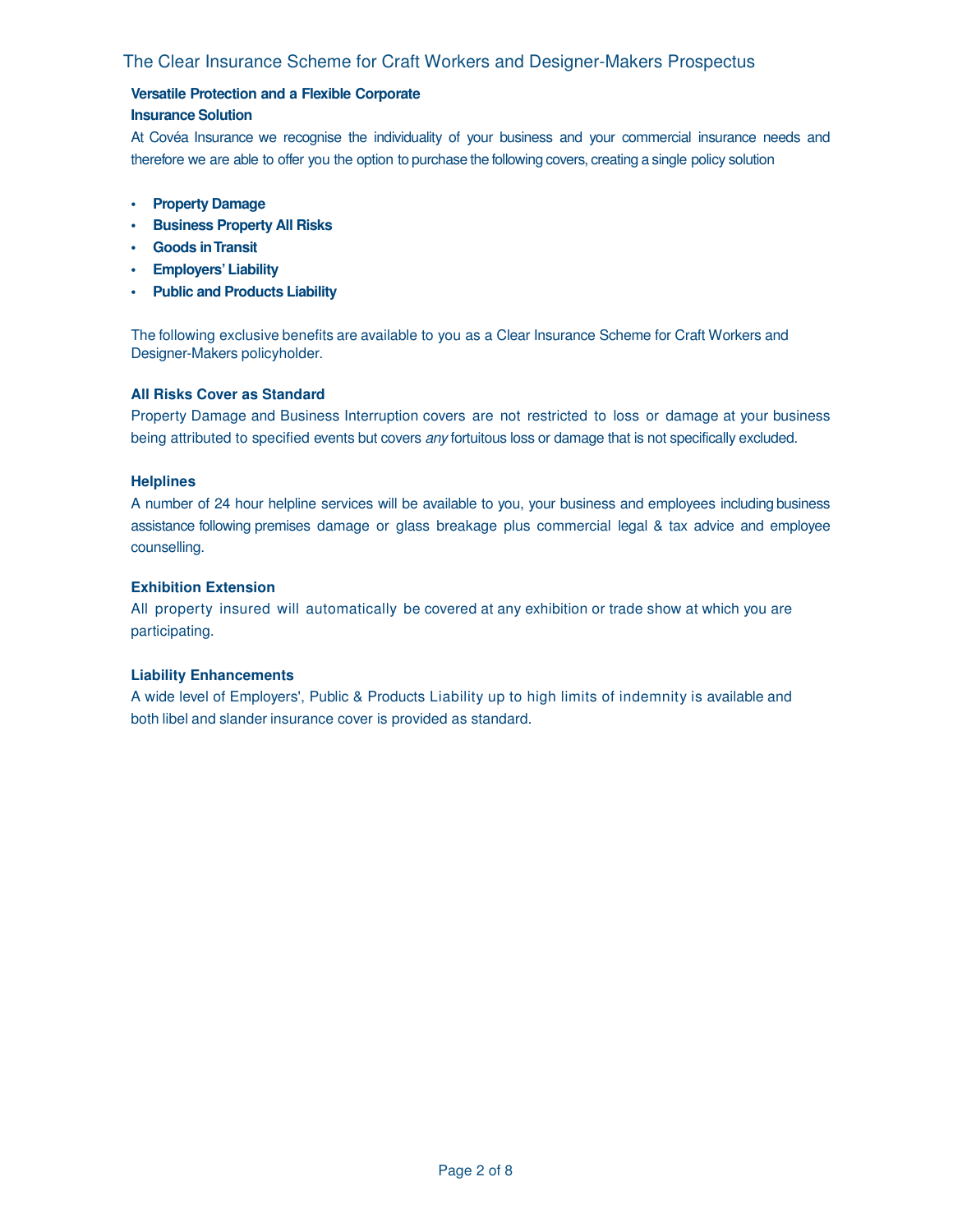This document is a summary of the insurance cover provided by The Clear Insurance Scheme for Craft Workers and Designer-Makers Policy and, as such, it does not contain the full terms and conditions of your insurance coverage. You can find the full terms and conditions of The Clear Insurance Scheme for Craft Workers and Designer-Makers product in the policy document. This summary is provided to you for information purposes only and does not form part of your insurance contract.

## **Property Damage Section**

| <b>Significant Features and Benefits</b>                                                                                                                                                                                                    | <b>Significant Exclusions and Limitations</b>                                                                                                                                                                                                                                                                                                                                                                                                                                                                                                                                                                                                                                                                                                                                                                      | <b>Policy Page</b><br>no. |
|---------------------------------------------------------------------------------------------------------------------------------------------------------------------------------------------------------------------------------------------|--------------------------------------------------------------------------------------------------------------------------------------------------------------------------------------------------------------------------------------------------------------------------------------------------------------------------------------------------------------------------------------------------------------------------------------------------------------------------------------------------------------------------------------------------------------------------------------------------------------------------------------------------------------------------------------------------------------------------------------------------------------------------------------------------------------------|---------------------------|
| All risks cover on your trade contents, stock, computer<br>equipment, photographic equipment and portable computer<br>equipment occurring within the territorial limits or whilst at<br>any fair, show or exhibition anywhere in the world. | $\bullet$<br>wear, tear or depreciation or diminution in value                                                                                                                                                                                                                                                                                                                                                                                                                                                                                                                                                                                                                                                                                                                                                     | 27                        |
|                                                                                                                                                                                                                                             | inherent vice, latent defect, defective design, plan<br>$\bullet$<br>or specification or the use of faulty materials                                                                                                                                                                                                                                                                                                                                                                                                                                                                                                                                                                                                                                                                                               |                           |
|                                                                                                                                                                                                                                             | faulty or defective workmanship operational error or<br>$\bullet$<br>omission caused by you or any of your employees                                                                                                                                                                                                                                                                                                                                                                                                                                                                                                                                                                                                                                                                                               |                           |
|                                                                                                                                                                                                                                             | faulty or defective workmanship operational error or<br>$\bullet$<br>omission caused by you or any of your employees                                                                                                                                                                                                                                                                                                                                                                                                                                                                                                                                                                                                                                                                                               |                           |
|                                                                                                                                                                                                                                             | marring, scratching, denting, mechanical or<br>$\bullet$<br>electrical defect, failure, breakdown or<br>derangement<br>atmospheric or climatic conditions or any other<br>$\bullet$<br>gradually operating cause, rot, fungus, rust,<br>corrosion, woodworm, moths, insects, vermin or<br>pests<br>any process involving heating, drying, cleaning,<br>$\bullet$<br>dyeing, staining, repairing, restoring, renovating,<br>fitting, installation, testing, commissioning,<br>alteration or maintenance of any property<br>use of any article contrary to manufacturers'<br>$\bullet$<br><b>instructions</b>                                                                                                                                                                                                        |                           |
|                                                                                                                                                                                                                                             | storm or flood unless the property is<br>$\bullet$<br>contained in an enclosed vehicle or in a<br>building                                                                                                                                                                                                                                                                                                                                                                                                                                                                                                                                                                                                                                                                                                         |                           |
|                                                                                                                                                                                                                                             | change in temperature colour flavour texture<br>or finish<br>damage by theft or attempted theft from any<br>$\bullet$<br>unattended vehicle<br>any unattended building unless all security<br>$\bullet$<br>devices are put into full and effective operation<br>and such theft or attempted theft involves forcible<br>and violent entry to or exit from the building<br>breakage of brittle articles unless forming part of<br>$\bullet$<br>photographic equipment<br>losses not directly associated with the incident<br>$\bullet$<br>that caused the insured to claim<br>the relevant excess as stated in the schedule.<br>$\bullet$<br>damage to property stored in any outbuilding or<br>$\bullet$<br>basement caused by storm, flood, leakage of oil or<br>water following bursting or overflowing of oil or |                           |
|                                                                                                                                                                                                                                             | water tanks, apparatus or pipes or from any<br>automatic sprinkler installation, unless such<br>property is raised at least 100mm above the ground<br>floor level of the outbuilding or the floor level of the<br>basement<br>damage caused by theft or attempted theft<br>occurring outside business hours to any till or<br>cash register unless its drawer has been left in an<br>open position                                                                                                                                                                                                                                                                                                                                                                                                                 |                           |
| Covers property insured whilst in or on any vehicle<br>owned or operated by you or by independent road, rail<br>or post carrier worldwide, including whilst loading and<br>unloading.                                                       | 20% of the Business Property All Risks section or £5k<br>$\bullet$<br>whichever is less<br>delay, loss of market, loss of profit<br>$\bullet$<br>losses not directly associated with the incident that<br>$\bullet$<br>caused the insured to claim<br>breakage of china, glass or other brittle articles unless<br>٠<br>caused by fire, theft or a vehicle accident<br>livestock or other living creatures or organisms or<br>$\bullet$<br>cultures                                                                                                                                                                                                                                                                                                                                                                |                           |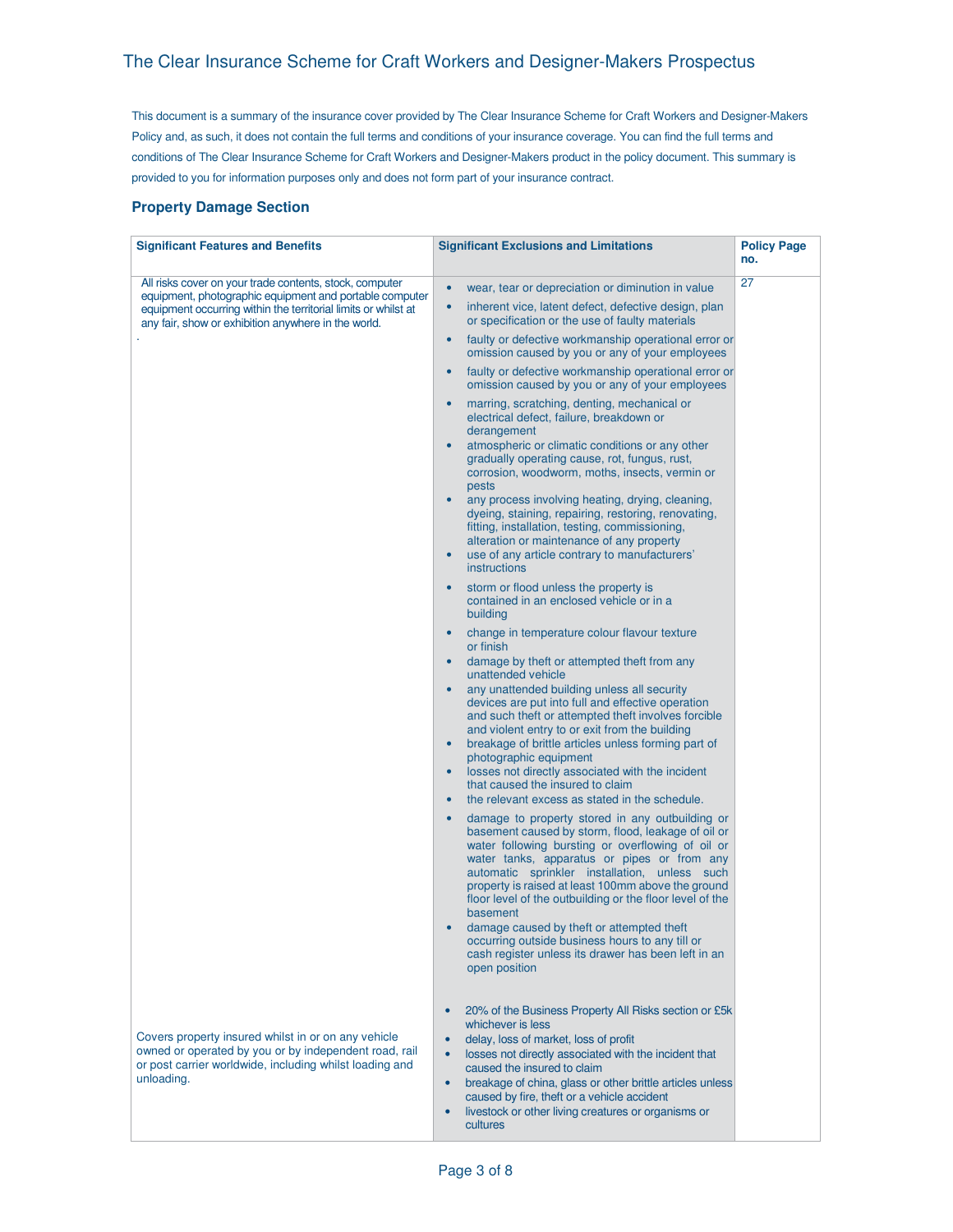|                                                                                                              | explosives or other dangerous goods<br>marring, scratching or denting, mechanical or<br>electrical defect, failure, breakdown or derangement<br>atmospheric or climatic conditions or any other<br>gradually operating cause, rot, fungus, rust, corrosion,<br>woodworm, moths, insects, vermin or pests<br>leakage, spillage, contamination or deterioration<br>unless caused by vehicle fire, theft or an accident<br>faulty packing or labelling<br>$\bullet$<br>theft, attempted theft, storm or malicious damage<br>from any soft or open topped or soft or open sided<br>vehicle<br>theft or attempted theft from any unattended vehicle<br>unless all points of access have been closed and any<br>other protective devices put into full and effective<br>operation or overnight after the completion of any<br>working day of the driver unless all windows and other<br>openings have been closed and the vehicle is locked<br>and garaged in a secure building or is locked and<br>parked in a locked and completely enclosed yard<br>the excess<br><b>Conditions Precedent to Liability</b><br>You shall take all reasonable measures to ensure that<br>any vehicles owned or operated by you are roadworthy<br>and appropriately loaded and that all locking and other<br>protective devices are maintained in good working order.<br>All keys to any unattended vehicle owned or operated by<br>you shall be removed whenever the vehicle is left loaded. |    |
|--------------------------------------------------------------------------------------------------------------|-------------------------------------------------------------------------------------------------------------------------------------------------------------------------------------------------------------------------------------------------------------------------------------------------------------------------------------------------------------------------------------------------------------------------------------------------------------------------------------------------------------------------------------------------------------------------------------------------------------------------------------------------------------------------------------------------------------------------------------------------------------------------------------------------------------------------------------------------------------------------------------------------------------------------------------------------------------------------------------------------------------------------------------------------------------------------------------------------------------------------------------------------------------------------------------------------------------------------------------------------------------------------------------------------------------------------------------------------------------------------------------------------------------------------------------------------------------------------|----|
| The following additional covers are included:                                                                | Up to:                                                                                                                                                                                                                                                                                                                                                                                                                                                                                                                                                                                                                                                                                                                                                                                                                                                                                                                                                                                                                                                                                                                                                                                                                                                                                                                                                                                                                                                                  |    |
| Expenses (debris removal and property transfer following<br>damage to stock whilst in the course of transit) | £1,000                                                                                                                                                                                                                                                                                                                                                                                                                                                                                                                                                                                                                                                                                                                                                                                                                                                                                                                                                                                                                                                                                                                                                                                                                                                                                                                                                                                                                                                                  | 27 |
| Damage to tarpaulins, sheets, ropes, chains, straps and<br>packing materials                                 | £1,000                                                                                                                                                                                                                                                                                                                                                                                                                                                                                                                                                                                                                                                                                                                                                                                                                                                                                                                                                                                                                                                                                                                                                                                                                                                                                                                                                                                                                                                                  | 27 |

# **Business Interruption Section**

| <b>Significant Features and Benefits</b>                                                                                                                                                                                                                                                        | <b>Significant Exclusions and Limitations</b>                                                                                                                                                                                                                                                                                                                                                                                                                                                                                                                                                                                                                                                                                                                                                                                                                                                                    | <b>Policy Page</b><br>no. |
|-------------------------------------------------------------------------------------------------------------------------------------------------------------------------------------------------------------------------------------------------------------------------------------------------|------------------------------------------------------------------------------------------------------------------------------------------------------------------------------------------------------------------------------------------------------------------------------------------------------------------------------------------------------------------------------------------------------------------------------------------------------------------------------------------------------------------------------------------------------------------------------------------------------------------------------------------------------------------------------------------------------------------------------------------------------------------------------------------------------------------------------------------------------------------------------------------------------------------|---------------------------|
| Covers loss of income during the 12 month period<br>immediately following interruption of or interference with<br>your business as a consequence of damage to any<br>building or property insured or any part used by you for<br>the purposes of the business and occurring at the<br>premises. | losses in excess of £50,000<br>$\bullet$<br>any interruption of or interference with the business<br>$\bullet$<br>in the absence of insured damage (other than<br>compulsory closure)<br>increased metered water charges except where<br>$\bullet$<br>such increased charges are caused by any peril<br>insured against<br>erasure, loss, distortion or corruption of information<br>on computer systems or other records, programs or<br>software caused deliberately by rioters, strikers,<br>locked-out workers, persons taking part in labour<br>disturbances or civil commotion or malicious<br>persons<br>erasure, loss, distortion or corruption of<br>$\bullet$<br>information on computer systems or other records,<br>programs or software unless resulting from any<br>incident insured under the Business Property All<br>Risks section of this policy in so far as it is not<br>otherwise excluded. | 29                        |
| Professional accountants' charges incurred in<br>accordance with the basis of claims settlement                                                                                                                                                                                                 |                                                                                                                                                                                                                                                                                                                                                                                                                                                                                                                                                                                                                                                                                                                                                                                                                                                                                                                  | 29                        |
| <b>Prevention of Access</b>                                                                                                                                                                                                                                                                     |                                                                                                                                                                                                                                                                                                                                                                                                                                                                                                                                                                                                                                                                                                                                                                                                                                                                                                                  | 29                        |
| <b>Unspecified Suppliers</b>                                                                                                                                                                                                                                                                    | £10,000 in respect of any one occurrence                                                                                                                                                                                                                                                                                                                                                                                                                                                                                                                                                                                                                                                                                                                                                                                                                                                                         | 29                        |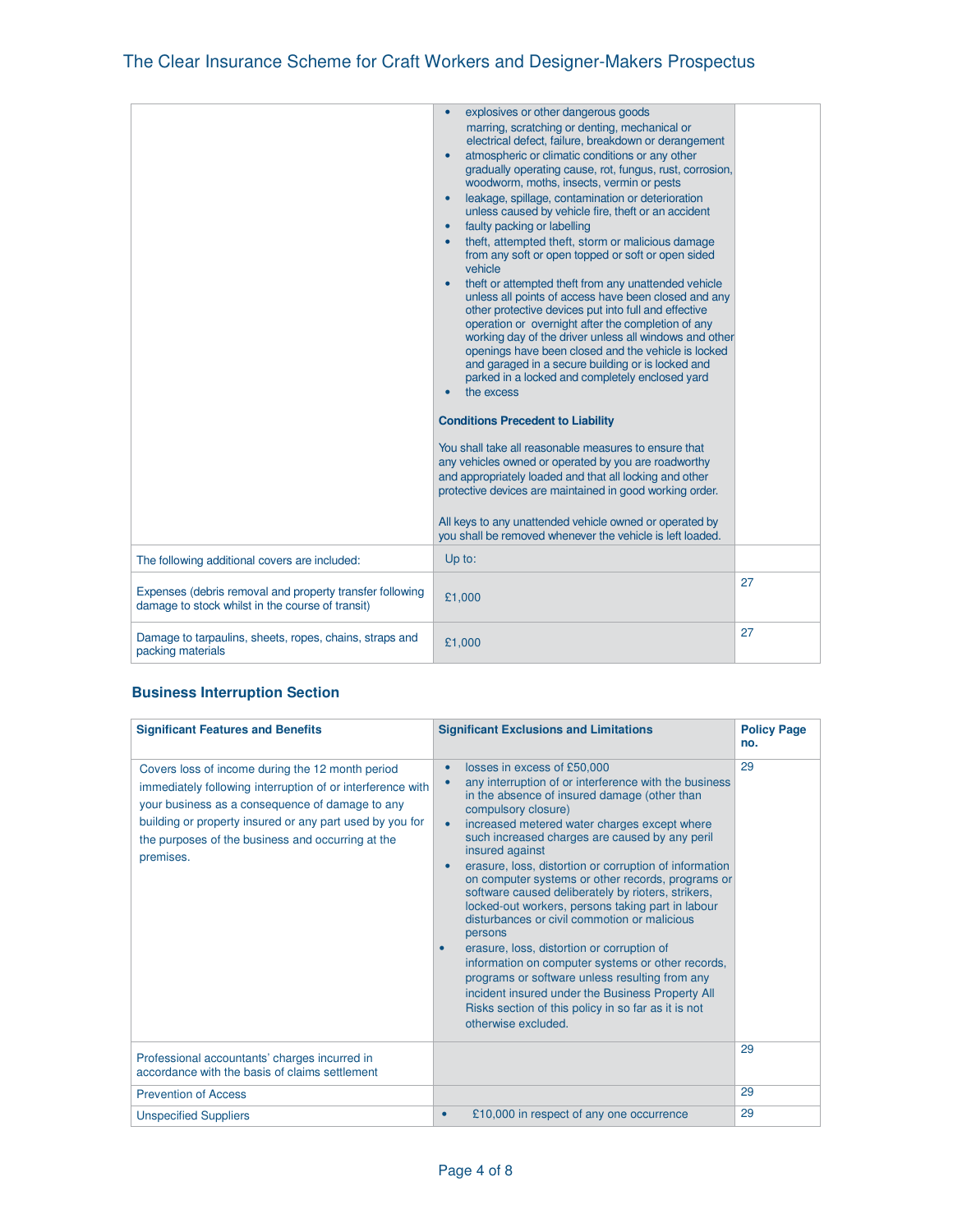# The Clear Insurance Scheme for Craft Workers and Designer-Makers Prospectus

| <b>Public Utilities</b>   | a deliberate act of any supply authority or the<br>exercise by any such authority of its power to<br>withdraw or restrict supply<br>any failure for a period less than sixty minutes<br>any fault in any part of the installation belonging<br>to you or for which you are legally responsible<br>failure of telecommunication services for any<br>period longer than twenty four hours as a result<br>of damage to property at any land based<br>premises of the public telecommunications | 29 |
|---------------------------|---------------------------------------------------------------------------------------------------------------------------------------------------------------------------------------------------------------------------------------------------------------------------------------------------------------------------------------------------------------------------------------------------------------------------------------------------------------------------------------------|----|
| Deeds & Documents         |                                                                                                                                                                                                                                                                                                                                                                                                                                                                                             | 29 |
| <b>Compulsory Closure</b> |                                                                                                                                                                                                                                                                                                                                                                                                                                                                                             | 29 |

# **Employers' Liability Section**

Complies with U.K. current legislation relating to compulsory insurance for legal liability for damages arising from injury to employees in connection with their employment.

| <b>Significant Features and Benefits</b>                                                                                                                                                                                                                | <b>Significant Exclusions and Limitations</b>                     | <b>Policy Page</b><br>no. |
|---------------------------------------------------------------------------------------------------------------------------------------------------------------------------------------------------------------------------------------------------------|-------------------------------------------------------------------|---------------------------|
| All amounts which you become legally liable to pay as<br>damages in respect of accidental body injury to any<br>employee, up to a maximum amount payable of<br>£10,000,000 in respect of any one claim or series of<br>claims arising out of one cause. | Cover for acts of terrorism is limited to £5,000,000<br>$\bullet$ | 24                        |
| Worldwide territorial limits                                                                                                                                                                                                                            |                                                                   | 24                        |
| Compensation for court attendance                                                                                                                                                                                                                       | £250 per person per day                                           | 24                        |
| Corporate manslaughter                                                                                                                                                                                                                                  |                                                                   | 24                        |
| <b>Cross liabilities</b>                                                                                                                                                                                                                                |                                                                   | 24                        |
| Health and Safety at Work etc. Act 1974                                                                                                                                                                                                                 |                                                                   | 24                        |
| Indemnity to other persons                                                                                                                                                                                                                              |                                                                   | 25                        |
| Unsatisfied court judgements                                                                                                                                                                                                                            |                                                                   | 25                        |

# **Public and Products Liability Section**

Covers damages for which you are legally liable to pay in respect of accidental bodily injury to any person accidental loss or damage to material property or accidental obstruction, trespass nuisance or wrongful arrest arising from the ownership of the premises or in the

course of the business or caused by your products. **Significant Features and Benefits Significant Exclusions and Limitations Policy Page no.**  All amounts which you become legally liable to pay as damages in respect of • accidental bodily injury to any person • accidental loss or damage to material property • accidental obstruction, trespass nuisance or wrongful arrest arising from the ownership of the premises or in the course of the business or caused by your products. Up to a maximum amount payable of £5,000,000 in respect of any one claim against you or series of claims against you arising out of one cause within the territorial limits for public liability and £5,000,000 in the aggregate for any one occurrence caused by products anywhere in the world. • Damages unless the action is brought in a court of law in a member state of the European Jurisdiction loss or destruction of or damage to property, bodily injury sustained by any person arising from the ownership, possession or use of : a) any aircraft, aerospatial device, hovercraft or watercraft other than hand propelled watercraft and other watercraft not exceeding 7 metres in length b) any lift, elevator, hoist, crane, steam boiler or other apparatus operating under steam pressure, for which a statutory inspection certificate is required but which is not in force c) any mechanically propelled vehicle or plant or trailer attached in circumstances in respect of which insurance or security is necessary to meet the requirements of road traffic legislation other than as insured under the Contingent Motor Liability of this section • loss or destruction of or damage to property owned by or leased, hired or rented to you • property belonging to you or held in your care, custody or control **19**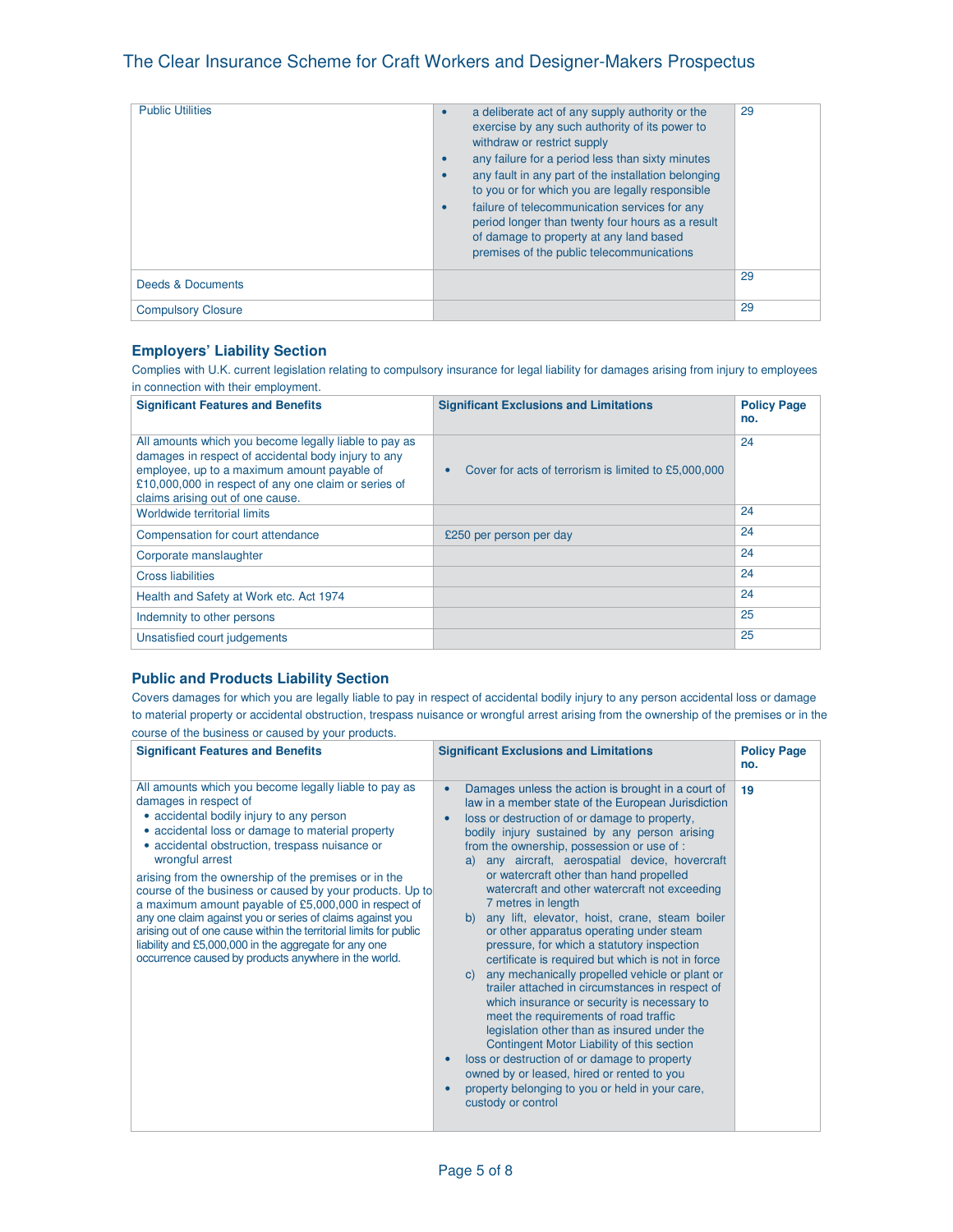|                                                                                                           | legal liability under a contract unless liability would<br>have attached in the absence of such contract<br>liability arising from or caused by<br>٠<br>a) the provision of advice or any plan, design,<br>formula or specification given separately for a<br>fee or for which a fee is normally charged<br>b) the making up, sale or supply of any drug or<br>medical preparation normally obtainable on<br>prescription from a medical practitioner<br>c) the making up sale or supply of animal feeds<br>seeds, fertilisers, insecticides, or pesticides<br>d) professional neglect, errors, omissions in<br>treatment, medication, advice, certification or<br>other services by you<br>e) loss or destruction of or damage to<br>property, buildings or land caused by vibration<br>or by the removal or weakening of support<br>loss or destruction of or damage to products or the<br>cost of making good or recalling such products nor<br>the cost of rectifying defective work<br>loss or destruction of or damage to property which<br>you or are working on<br>for any products which with your knowledge are<br>used in the aircraft, space, petro-chemical, gas,<br>offshore, ship building and repair or nuclear<br>industries<br>for any products which with your knowledge are to<br>be used in the motor industry other than those not<br>affecting the safety, stability, steering or braking of<br>the vehicle<br>fines, penalties or liquidated, punitive or<br>exemplary damages<br>any liability arising directly or indirectly out of<br>exposure to inhalation of, or fears of the<br>consequences of exposure to, or inhalation of<br>asbestos, and the cost of cleaning up, or removal<br>of or damage to property or any product arising<br>out of any asbestos or asbestos fibres<br>pollution or contamination unless caused by<br>a sudden, identifiable, unintended and unexpected<br>event which occurs in its entirety at a specific time<br>and place<br>the excess |    |
|-----------------------------------------------------------------------------------------------------------|--------------------------------------------------------------------------------------------------------------------------------------------------------------------------------------------------------------------------------------------------------------------------------------------------------------------------------------------------------------------------------------------------------------------------------------------------------------------------------------------------------------------------------------------------------------------------------------------------------------------------------------------------------------------------------------------------------------------------------------------------------------------------------------------------------------------------------------------------------------------------------------------------------------------------------------------------------------------------------------------------------------------------------------------------------------------------------------------------------------------------------------------------------------------------------------------------------------------------------------------------------------------------------------------------------------------------------------------------------------------------------------------------------------------------------------------------------------------------------------------------------------------------------------------------------------------------------------------------------------------------------------------------------------------------------------------------------------------------------------------------------------------------------------------------------------------------------------------------------------------------------------------------------------------------------------------------------------------------------------------------------|----|
| The following additional covers are included up to the<br>maximum amount payable unless otherwise stated: |                                                                                                                                                                                                                                                                                                                                                                                                                                                                                                                                                                                                                                                                                                                                                                                                                                                                                                                                                                                                                                                                                                                                                                                                                                                                                                                                                                                                                                                                                                                                                                                                                                                                                                                                                                                                                                                                                                                                                                                                        |    |
| Compensation for court attendance                                                                         | £250 per person per day                                                                                                                                                                                                                                                                                                                                                                                                                                                                                                                                                                                                                                                                                                                                                                                                                                                                                                                                                                                                                                                                                                                                                                                                                                                                                                                                                                                                                                                                                                                                                                                                                                                                                                                                                                                                                                                                                                                                                                                | 19 |
| Contingent motor liability (non-owned vehicles)                                                           |                                                                                                                                                                                                                                                                                                                                                                                                                                                                                                                                                                                                                                                                                                                                                                                                                                                                                                                                                                                                                                                                                                                                                                                                                                                                                                                                                                                                                                                                                                                                                                                                                                                                                                                                                                                                                                                                                                                                                                                                        | 19 |
| Corporate manslaughter                                                                                    |                                                                                                                                                                                                                                                                                                                                                                                                                                                                                                                                                                                                                                                                                                                                                                                                                                                                                                                                                                                                                                                                                                                                                                                                                                                                                                                                                                                                                                                                                                                                                                                                                                                                                                                                                                                                                                                                                                                                                                                                        | 19 |
| <b>Cross liabilities</b>                                                                                  |                                                                                                                                                                                                                                                                                                                                                                                                                                                                                                                                                                                                                                                                                                                                                                                                                                                                                                                                                                                                                                                                                                                                                                                                                                                                                                                                                                                                                                                                                                                                                                                                                                                                                                                                                                                                                                                                                                                                                                                                        | 20 |
| <b>General Data Protection Regulations</b>                                                                | £1,000,000 in any one period of insurance                                                                                                                                                                                                                                                                                                                                                                                                                                                                                                                                                                                                                                                                                                                                                                                                                                                                                                                                                                                                                                                                                                                                                                                                                                                                                                                                                                                                                                                                                                                                                                                                                                                                                                                                                                                                                                                                                                                                                              | 20 |
| Defective Premises Act 1972                                                                               |                                                                                                                                                                                                                                                                                                                                                                                                                                                                                                                                                                                                                                                                                                                                                                                                                                                                                                                                                                                                                                                                                                                                                                                                                                                                                                                                                                                                                                                                                                                                                                                                                                                                                                                                                                                                                                                                                                                                                                                                        | 20 |
| Health and Safety at Work etc. . Act 1974                                                                 |                                                                                                                                                                                                                                                                                                                                                                                                                                                                                                                                                                                                                                                                                                                                                                                                                                                                                                                                                                                                                                                                                                                                                                                                                                                                                                                                                                                                                                                                                                                                                                                                                                                                                                                                                                                                                                                                                                                                                                                                        | 20 |
| Indemnity to other persons                                                                                |                                                                                                                                                                                                                                                                                                                                                                                                                                                                                                                                                                                                                                                                                                                                                                                                                                                                                                                                                                                                                                                                                                                                                                                                                                                                                                                                                                                                                                                                                                                                                                                                                                                                                                                                                                                                                                                                                                                                                                                                        | 20 |
| <b>Libel and Slander</b>                                                                                  | £25,000                                                                                                                                                                                                                                                                                                                                                                                                                                                                                                                                                                                                                                                                                                                                                                                                                                                                                                                                                                                                                                                                                                                                                                                                                                                                                                                                                                                                                                                                                                                                                                                                                                                                                                                                                                                                                                                                                                                                                                                                | 21 |
| <b>Overseas Personal Liability</b>                                                                        |                                                                                                                                                                                                                                                                                                                                                                                                                                                                                                                                                                                                                                                                                                                                                                                                                                                                                                                                                                                                                                                                                                                                                                                                                                                                                                                                                                                                                                                                                                                                                                                                                                                                                                                                                                                                                                                                                                                                                                                                        | 21 |
| Premises leased, hired, rented or in custody or control                                                   |                                                                                                                                                                                                                                                                                                                                                                                                                                                                                                                                                                                                                                                                                                                                                                                                                                                                                                                                                                                                                                                                                                                                                                                                                                                                                                                                                                                                                                                                                                                                                                                                                                                                                                                                                                                                                                                                                                                                                                                                        | 21 |
| Consumer Protection and Food Safety Acts - Legal<br><b>Defence Costs</b>                                  |                                                                                                                                                                                                                                                                                                                                                                                                                                                                                                                                                                                                                                                                                                                                                                                                                                                                                                                                                                                                                                                                                                                                                                                                                                                                                                                                                                                                                                                                                                                                                                                                                                                                                                                                                                                                                                                                                                                                                                                                        | 21 |
| Products exported to the United States of America or<br>Canada                                            | Maximum value of products £50,000 exported in any one 21<br>period of insurance                                                                                                                                                                                                                                                                                                                                                                                                                                                                                                                                                                                                                                                                                                                                                                                                                                                                                                                                                                                                                                                                                                                                                                                                                                                                                                                                                                                                                                                                                                                                                                                                                                                                                                                                                                                                                                                                                                                        |    |
|                                                                                                           | the first £250 in respect of accidental loss or destruction<br>of or accidental damage to material property                                                                                                                                                                                                                                                                                                                                                                                                                                                                                                                                                                                                                                                                                                                                                                                                                                                                                                                                                                                                                                                                                                                                                                                                                                                                                                                                                                                                                                                                                                                                                                                                                                                                                                                                                                                                                                                                                            |    |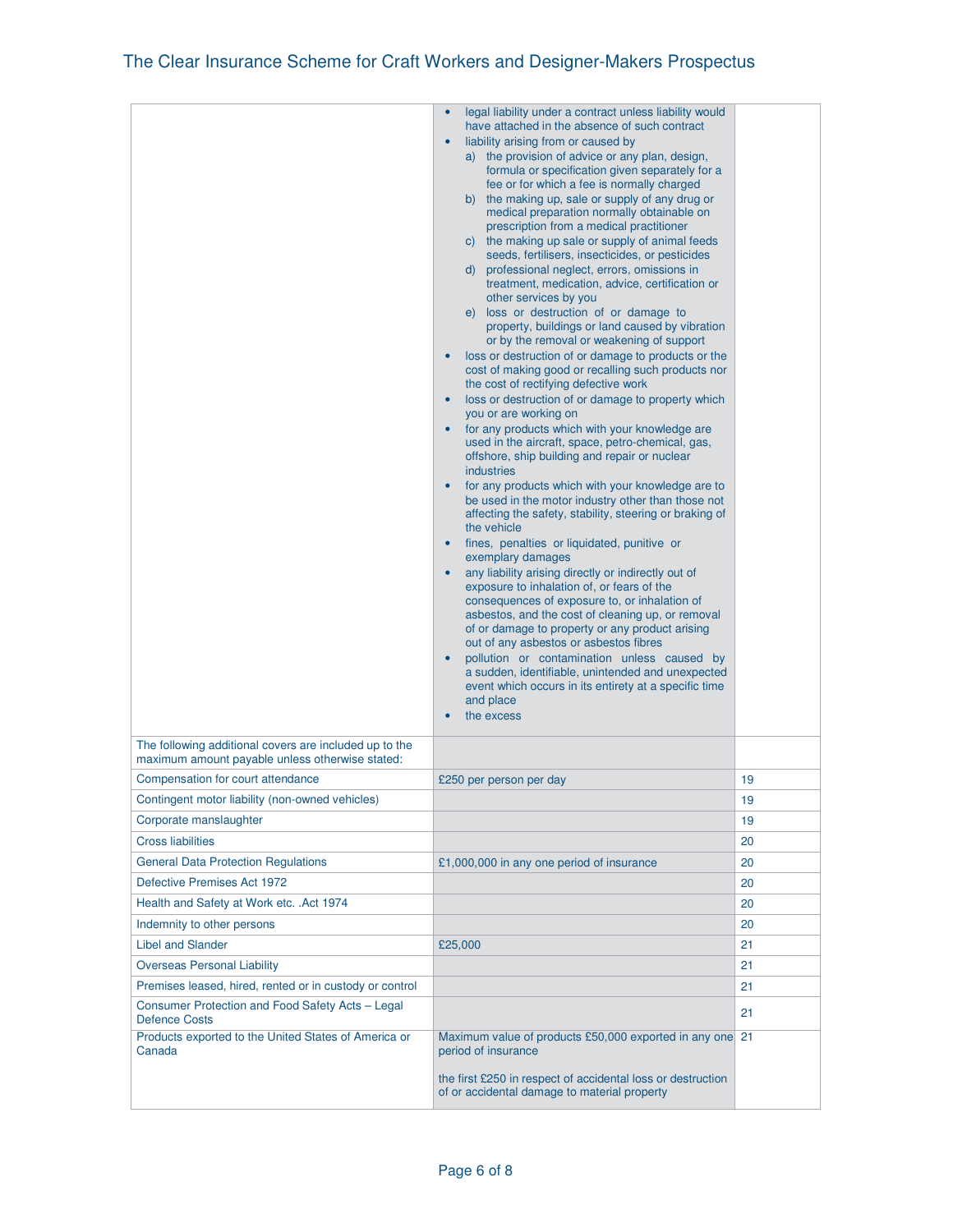# The Clear Insurance Scheme for Craft Workers and Designer-Makers Prospectus

### **Covea Insurance plc**

Covea Insurance plc is registered in England and Wales under number 613259. It underwrites general insurance business. It is authorised by the Prudential Regulation Authority and regulated by the Financial Conduct Authority and the Prudential Regulation Authority. The Financial Conduct Authority and Prudential Regulation Authority are independent watchdogs that regulate financial services.

Our Financial Services Register number is 202277. You can check this on the Financial Services Register by visiting the Financial **Conduct** 

Authority website www.fca.org.uk or by contacting the Financial Conduct Authority on 0800 111 6768. Registered Office: Norman Place, Reading, Berkshire RG1 8DA

Registered Office:

Norman Place,

Reading,

Berkshire, RG1 8DA

### **Accessibility**

We are able to provide, upon request, audio tapes, large print and Braille documentation. Please advise us if you require any of these services to be provided so that we can communicate in an appropriate manner. Alternatively, if you have hearing or speech difficulties and have access to a text telephone you can call any of our numbers using the text relay service operated by Action on Hearing Loss (formerly known as RNID).

### **Law applicable to the contract**

We propose to choose English law as the law applicable to the contract unless we agree another choice of law with you prior to the start date.

### **Underinsurance**

If at the time of any damage, the sum insured is less than the actual reinstatement cost of the property insured including any additional costs for removal of debris and architects' and surveyors' fees where applicable, you will be considered as being your own insurer for the difference and will bear a proportionate share of the loss.

### **Premiums**

Premiums are payable annually to Clear Insurance Services, Insurance premium tax, as imposed by current legislation, is incorporated into all premiums.

### **Cancellation**

You may cancel the policy within 14 days from the date your policy begins or from the date you receive your policy document, whichever is the later, and receive a full refund of premium.

But if there has been an incident which has resulted or could have resulted in a claim, you must reimburse us for any amounts we have paid or may be required to pay, in respect of the incident.

### **Confidentiality**

We promise complete confidentiality and security in all matters relating to your insurance arrangements.

### **Duration of contract**

The first period of insurance under your Clear Insurance Scheme for Craft Workers and Designer-Makers policy will be 12 months unless otherwise requested by you and agreed by us in writing.

### **Financial Services Compensation Scheme**

We are covered by the Financial Services Compensation Scheme. You may be entitled to compensation from the scheme if we cannot meet our obligations. This depends on the type of business and the circumstances of the claim. Further information about compensation scheme arrangements is available from the Financial Services Compensation Scheme.

### **Notification of a claim**

Full details of how to make a claim are given in your policy on page 6. In all cases you Covea Insurance plc on 0330 134 8187 with details of what has happened.

### **Enquiries**

If you have an enquiry regarding your Clear Insurance Scheme for Craft Workers and Designer-Makers policy or concerning a claim you have made, you should telephone your professional adviser.

Please be ready to provide all relevant details of your policy and in particular your policy number (if allocated) to help your enquiry to be dealt with speedily.